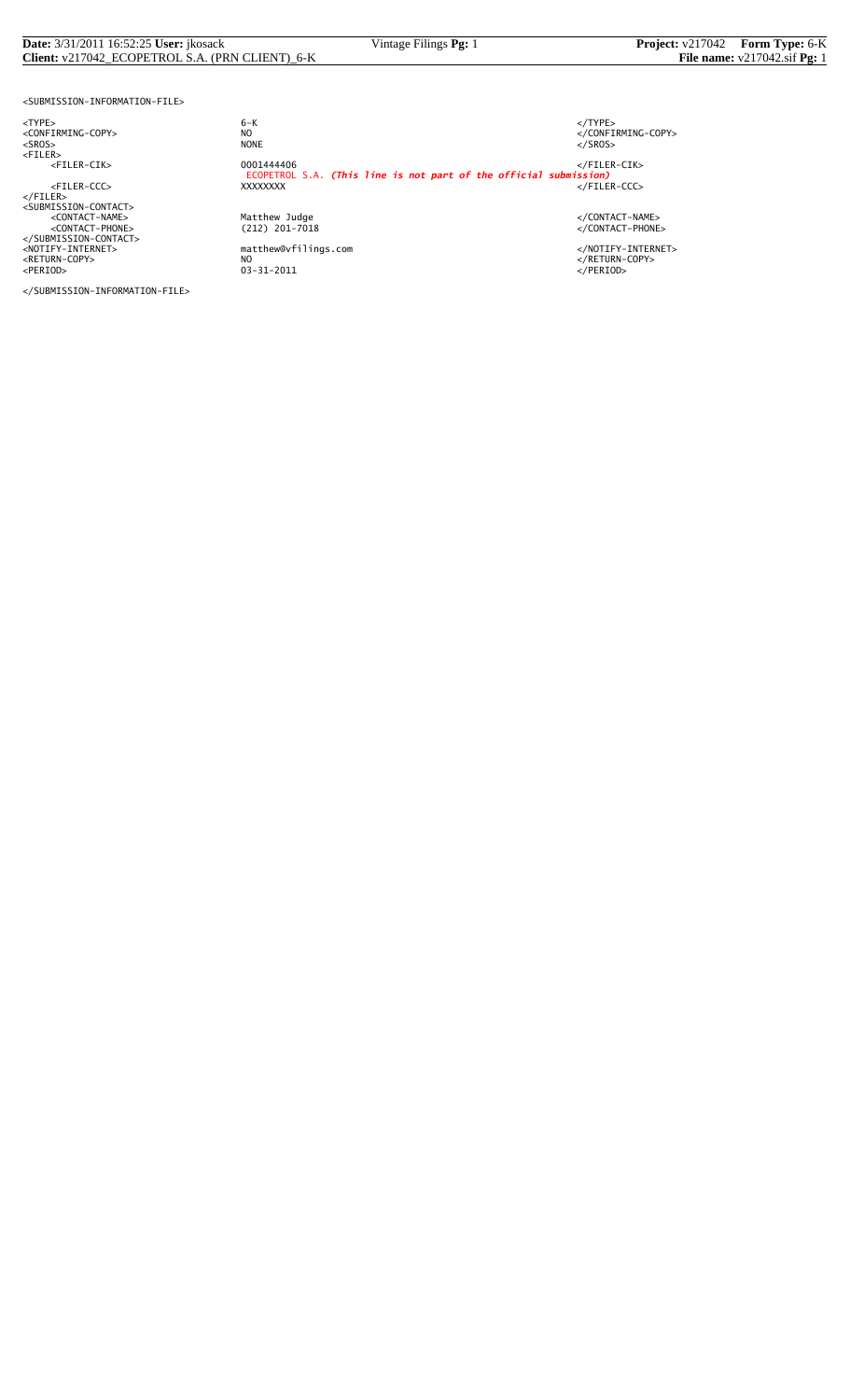#### **SECURITIES AND EXCHANGE COMMISSION Washington, D.C. 20549**

 $\overline{a}$ 

 $\overline{a}$ 

 $\overline{a}$ 

 $\overline{a}$ 

 $\overline{a}$ 

#### **FORM 6-K REPORT OF FOREIGN PRIVATE ISSUER PURSUANT TO RULE 13a-16 OR 15d-16 OF THE SECURITIES EXCHANGE ACT OF 1934**

March 2011

Commission File Number: 333-153452

**ECOPETROL S.A.**

*(Exact name of registrant as specified in its Charter)*

Carrera 7 No. 37 – 69 BOGOTA – COLOMBIA *(Address of registrant's principal executive offices)*

Indicate by check mark whether the registrant files or will file annual reports under cover Form 20-F or Form 40-F.

Form 20-F  $\boxtimes$  Form 40-F  $\Box$ 

Indicate by check mark if the registrant is submitting the Form 6-K in paper as permitted by Regulation S-T Rule 101(b)(1):

Yes □ No ⊠

Indicate by check mark if the registrant is submitting the Form 6-K in paper as permitted by Regulation S-T Rule 101(b)(7):

 $Yes$   $\Box$  No  $\boxtimes$ 

Indicate by check mark whether by furnishing the information contained in this Form, the registrant is also thereby furnishing the information to the Commission pursuant to Rule 12g3-2(b) under the Securities Exchange Act of 1934.

 $Yes$   $\square$  No  $\boxtimes$ 

If "Yes" is marked, indicate below the file number assigned to the registrant in connection with Rule 12g3-2(b): 82- N/A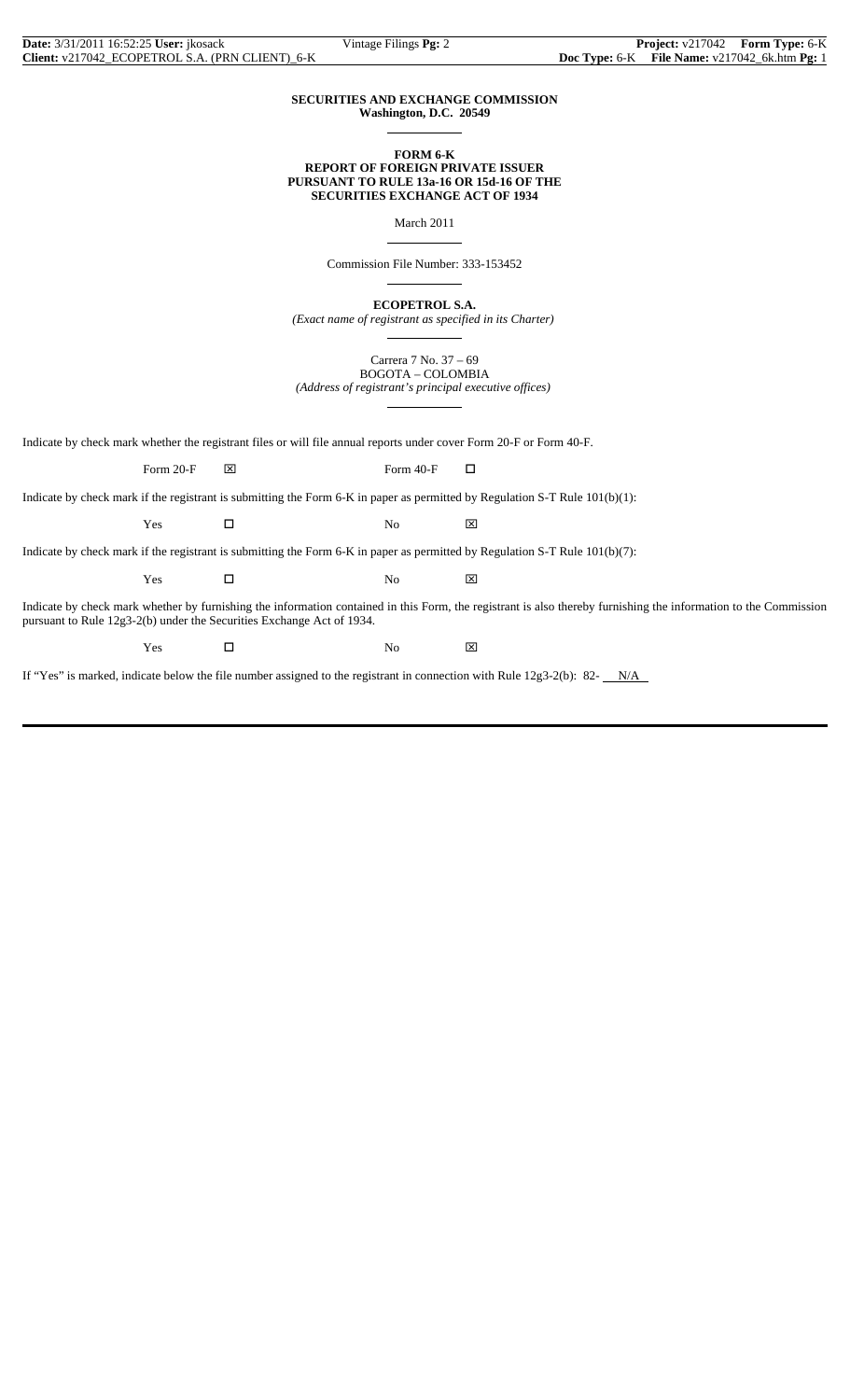



# *PRESS RELEASE*

#### **ECOPETROL AND PACIFIC RUBIALES ANNOUNCE AGREEMENT TO START THE PILOT PROJECT OF THE STAR TECHNOLOGY**

**Bogotá, Thursday, March 31, 2011** – Ecopetrol S.A. (BVC: ECOPETROL; NYSE: EC; BVL: EC; TSX: ECP) and Pacific Rubiales Energy Corp. (BVC: PREC; TSX: PRE) announced today that they have agreed to carry out a pilot project of the "STAR"(Synchronized Thermal Additional Recovery) technology, provided by Pacific Rubiales, in the Quifa field in the Llanos Orientales in Colombia.

The two companies, after a period of studies and tests in the research laboratories at the University of Calgary, have reached the conclusion that the implementation of in-situ combustion based technologies, such as "STAR", is one of the best options to increase the recovery factor in the heavy oil fields of Colombia.

Considering the above, the two companies acknowledge the importance of starting as soon as possible a pilot project under field conditions. This pilot project will be carried out in the Quifa field, under the terms, conditions and obligations established in the existing Quifa Association Contract between the two companies.

The reservoir characteristics in the Quifa field are similar to those of the neighbouring Rubiales field. The companies agree that the technology could be extended to the Rubiales field, provided that both the pilot project in Quifa is judged to be successful, and the two parties reach satisfactory commercial terms in addition to all the aspects necessary to its commercial application in the Rubiales field.

The STAR pilot project in Quifa aims to test the efficiency of the technology, to fine-tune the necessary operational parameters, and to establish the increase in the recovery factor that will lead to the commercial implementation of the technology.

As part of this agreement, the two companies will proceed in the shortest possible time, to the definition of the required parameters for the implementation of the pilot project, as well as the basis for the following phases, including: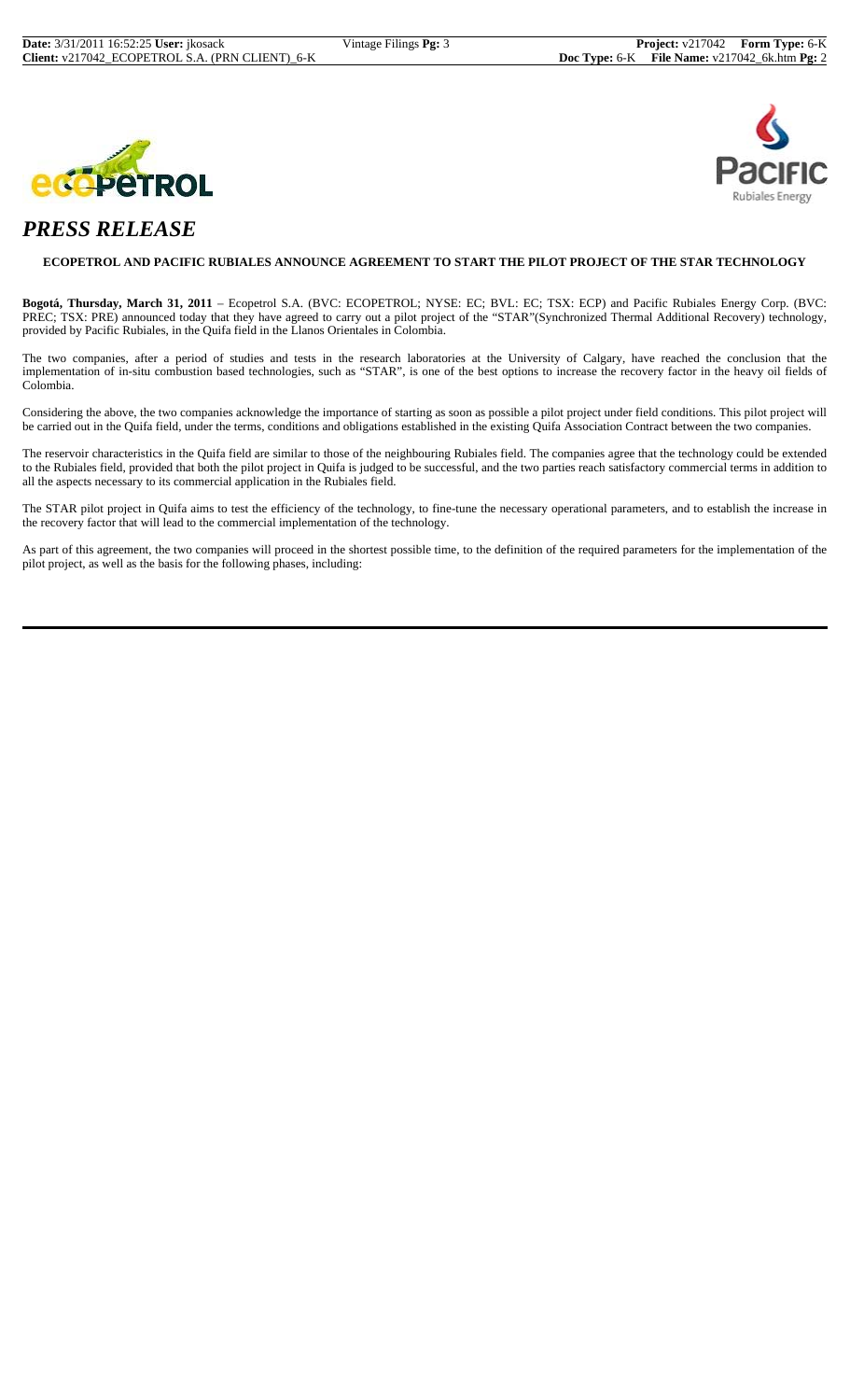| <b>Date:</b> 3/31/2011 16:52:25 User: jkosack   | Vintage Filings <b>Pg:</b> 4 | <b>Project:</b> $v217042$ <b>Form Type:</b> 6-K        |
|-------------------------------------------------|------------------------------|--------------------------------------------------------|
| Client: v217042 ECOPETROL S.A. (PRN CLIENT) 6-K |                              | <b>Doc Type:</b> 6-K File Name: $v217042$ 6k.htm Pg: 3 |

- The design, duration and scope of the pilot project, and other tests to be carried out in the Quifa field
- The technical conditions under which the pilot project will be judged to be successful as well as other conditions that are deemed necessary to proceed to the implementation of STAR at commercial scale in the Quifa field.
- Metapetroleum, PRE's 100% owned affiliate, and the operator in the Quifa field, will start the construction of the production facilities, drilling of wells and equipment movements necessary to put the pilot project into operation

Ecopetrol and Pacific Rubiales Energy Corp, have agreed to subscribe all the necessary documentation to commence the STAR pilot project.

------------------------------------

### **Ecopetrol:**

*Ecopetrol is Colombia's largest integrated oil & gas company, where it accounts for 60% of total production. It is one of the top 50 oil companies in the world and the fourth largest oil company in Latin America. The Company is also involved in exploration and production activities in Brazil, Peru and the United States Gulf Coast, and owns the main refineries in Colombia, most of the network of oil and multiple purpose pipelines in the country, petrochemical plants, and it is entering into the biofuels business.*

#### Disclaimer:

*This release contains forward-looking statements relating to the prospects of the business, estimates for operating and financial results, and those related to growth prospects of Ecopetrol. These are merely projections and, as such, are based exclusively on the expectations of management concerning the future of the business and its continued access to capital to fund the Company's business plan. Such forward-looking statements depend, substantially, on changes in market conditions, government regulations, competitive pressures, the performance of the Colombian economy and the industry, among other factors; therefore, they are subject to change without prior notice.*

#### For further information in Ecopetrol:

Investor Relations Alejandro Giraldo Phone: +571-234-5190 Email: investors@ecopetrol.com.co

Media Relations (Colombia) Mauricio Téllez Phone: + 571-2345377 Fax: +571-2344480 Email: mtellez@ecopetrol.com.co

www.ecopetrol.com.co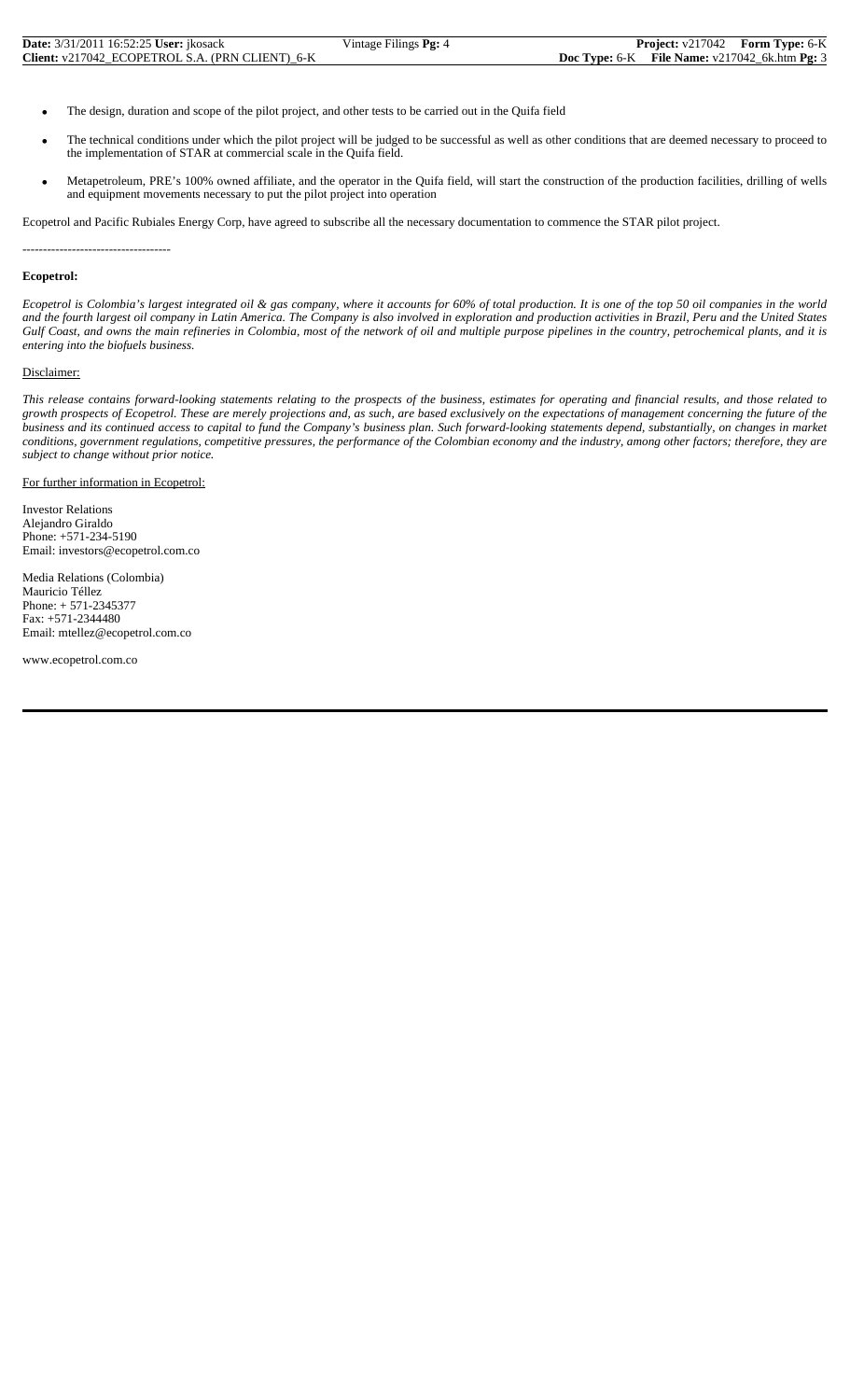| <b>Date:</b> 3/31/2011 16:52:25 User: ikosack          | Vintage Filings $Pg: 5$ | <b>Project:</b> $v217042$ <b>Form Type:</b> 6-K        |  |
|--------------------------------------------------------|-------------------------|--------------------------------------------------------|--|
| <b>Client:</b> v217042 ECOPETROL S.A. (PRN CLIENT) 6-K |                         | <b>Doc Type:</b> 6-K File Name: $v217042$ 6k.htm Pg: 4 |  |

#### **Pacific Rubiales:**

*Pacific Rubiales, a Canadian-based company and producer of natural gas and heavy crude oil, owns 100 percent of Meta Petroleum Corp., a Colombian oil operator which operates the Rubiales and Piriri oil fields in the Llanos Basin in association with Ecopetrol S.A., the Colombian national oil company. The Company is focused on identifying opportunities primarily within the eastern Llanos Basin of Colombia as well as in other areas in Colombia and northern Peru. Pacific Rubiales has a current net production of approximately 88,000 barrels of oil equivalent per day, after royalties, with working interests in 40 blocks in Colombia, Peru and Guatemala.* 

#### *Cautionary Note Concerning Forward-Looking Statements:*

*The Company's common shares trade on the Toronto Stock Exchange and La Bolsa de Valores de Colombia under the ticker symbols PRE and PREC, respectively.* 

*Boe may be misleading, particularly if used in isolation. A boe conversion ratio of 6 mcf: 1 bbl is based on an energy equivalency conversion method primarily applicable at the burner tip and does not represent a value equivalency at the wellhead.*

*This press release contains forward-looking statements. All statements, other than statements of historical fact, that address activities, events or developments that the Company believes, expects or anticipates will or may occur in the future (including, without limitation, statements regarding estimates and/or assumptions in respect of production, revenue, cash flow and costs, reserve and resource estimates, potential resources and reserves and the Company's exploration and development plans and objectives) are forward-looking statements. These forward-looking statements reflect the current expectations or beliefs of the Company based on information currently available to the Company. Forward-looking statements are subject to a number of risks and uncertainties that may cause the actual results of the Company to differ materially from those discussed in the forward-looking statements, and even if such actual results are realized or substantially realized, there can be no assurance that they will have the expected consequences to, or effects on the Company. Factors that could cause actual results or events to differ materially from current expectations include, among other things: uncertainty of estimates of capital and operating costs, production estimates and estimated economic return; the possibility that actual circumstances will differ from the estimates and assumptions; failure to establish estimated resources or reserves; fluctuations in petroleum prices and currency exchange rates; inflation; changes in equity markets; political developments in Colombia or Peru; changes to regulations affecting the Company's activities; uncertainties relating to the availability and costs of financing needed in the future; the uncertainties involved in interpreting drilling results and other geological data; and the other risks disclosed under the heading "Risk Factors" and elsewhere in the Company's annual information form dated March 10, 2011 filed on SEDAR at www.sedar.com. Any forward-looking statement speaks only as of the date on which it is made and, except as may be required by applicable securities laws, the Company disclaims any intent or obligation to update any forward-looking statement, whether as a result of new information, future events or results or otherwise. Although the Company believes that the assumptions inherent in the forward-looking statements are reasonable, forward-looking statements are not guarantees of future performance and accordingly undue reliance should not be put on such statements due to the inherent uncertainty therein.*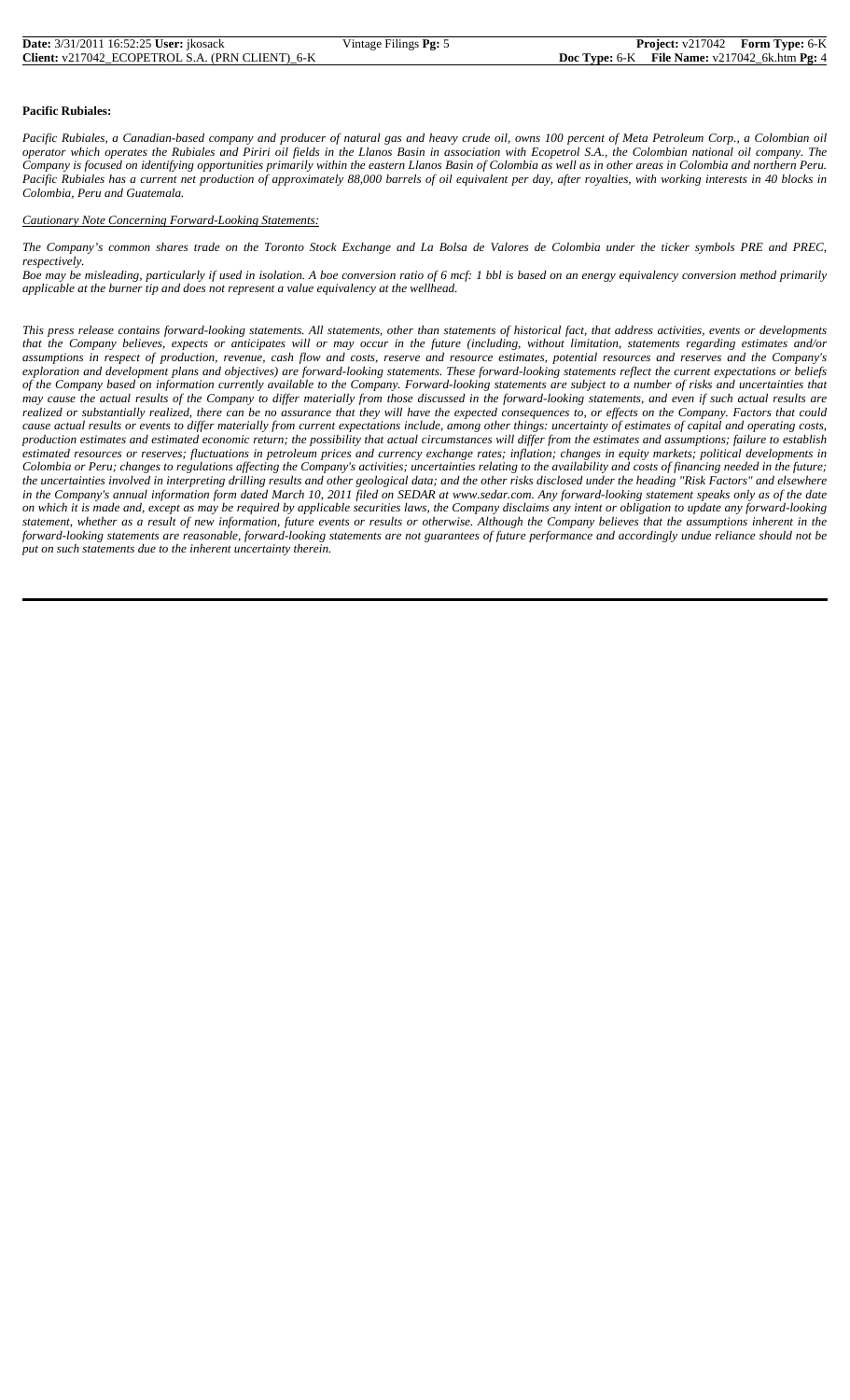| <b>Date:</b> 3/31/2011 16:52:25 User: <i>ikosack</i> | Vintage Filings Pg: 6 |                                                    | <b>Project:</b> v217042 Form Type: 6-K |
|------------------------------------------------------|-----------------------|----------------------------------------------------|----------------------------------------|
| Client: v217042 ECOPETROL S.A. (PRN CLIENT) 6-K      |                       | Doc Type: $6-K$ File Name: $v217042_6$ k.htm Pg: 5 |                                        |

#### For further information in Pacific Rubiales Energy:

Mr. Ronald Pantin Chief Executive Officer and Director

Mr. José Francisco Arata President and Director

(416) 362 7735

Ms. Belinda Labatte Investor Relations, Canada (647) 428 7035

Ms. Carolina Escobar V Investor Relations, Colombia + (57 1) 628 3970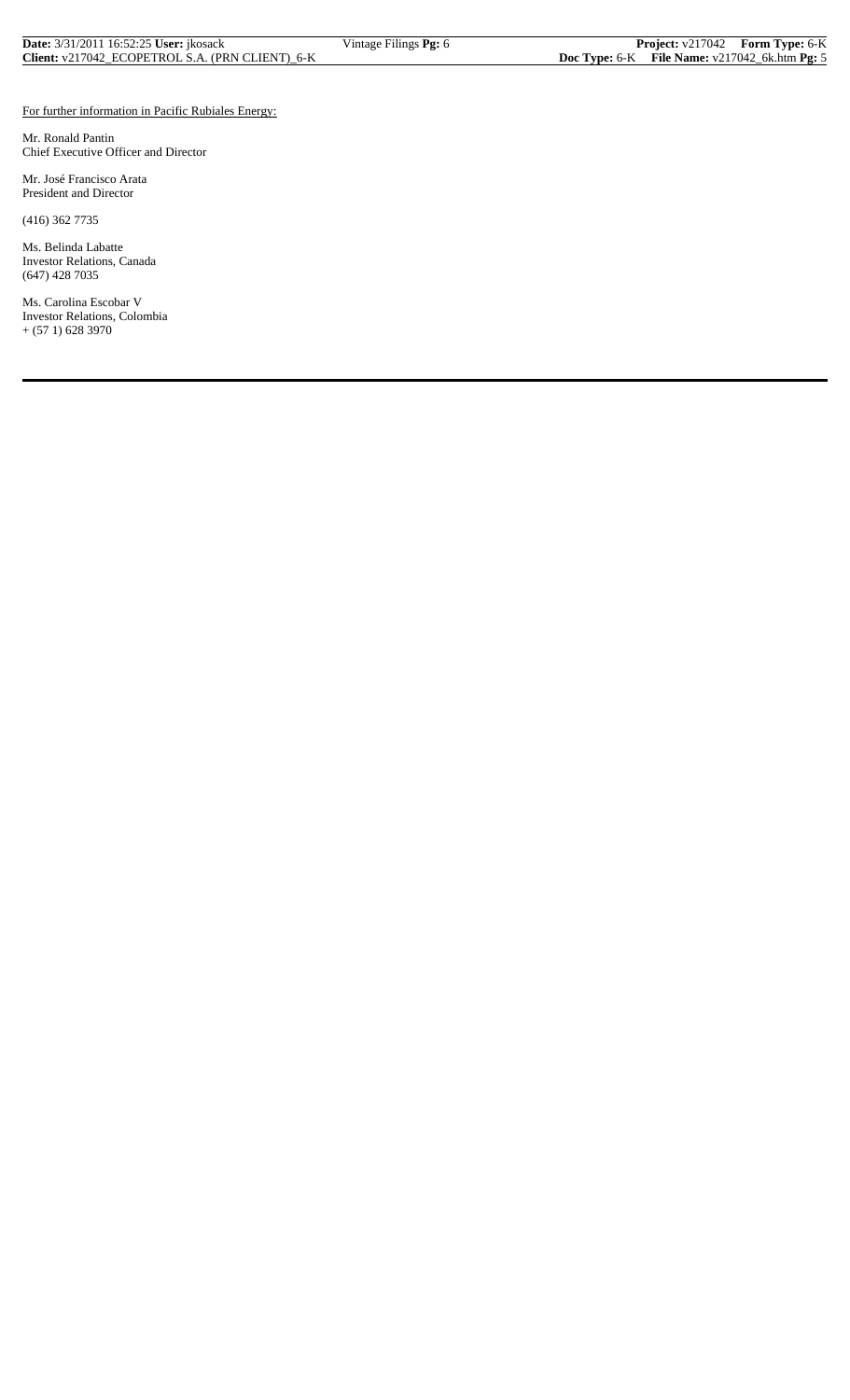| <b>Date:</b> 3/31/2011 16:52:25 <b>User:</b> ikosack | Vintage Filings $Pg: \gamma$ |  | <b>Project:</b> v217042 Form Type: 6-K                   |
|------------------------------------------------------|------------------------------|--|----------------------------------------------------------|
| Client: v217042 ECOPETROL S.A. (PRN CLIENT) 6-K      |                              |  | <b>Doc Type:</b> $6-K$ File Name: $v217042$ 6k.htm Pg: 6 |

## **SIGNATURE**

Pursuant to the requirements of the Securities Exchange Act of 1934, the Registrant has duly caused this report to be signed on its behalf by the undersigned, thereto duly authorized.

Date: March 31, 2011

Ecopetrol S.A.

By: /s/ Adriana M. Echeverri Name: Adriana M. Echeverri Title: Chief Financial Officer